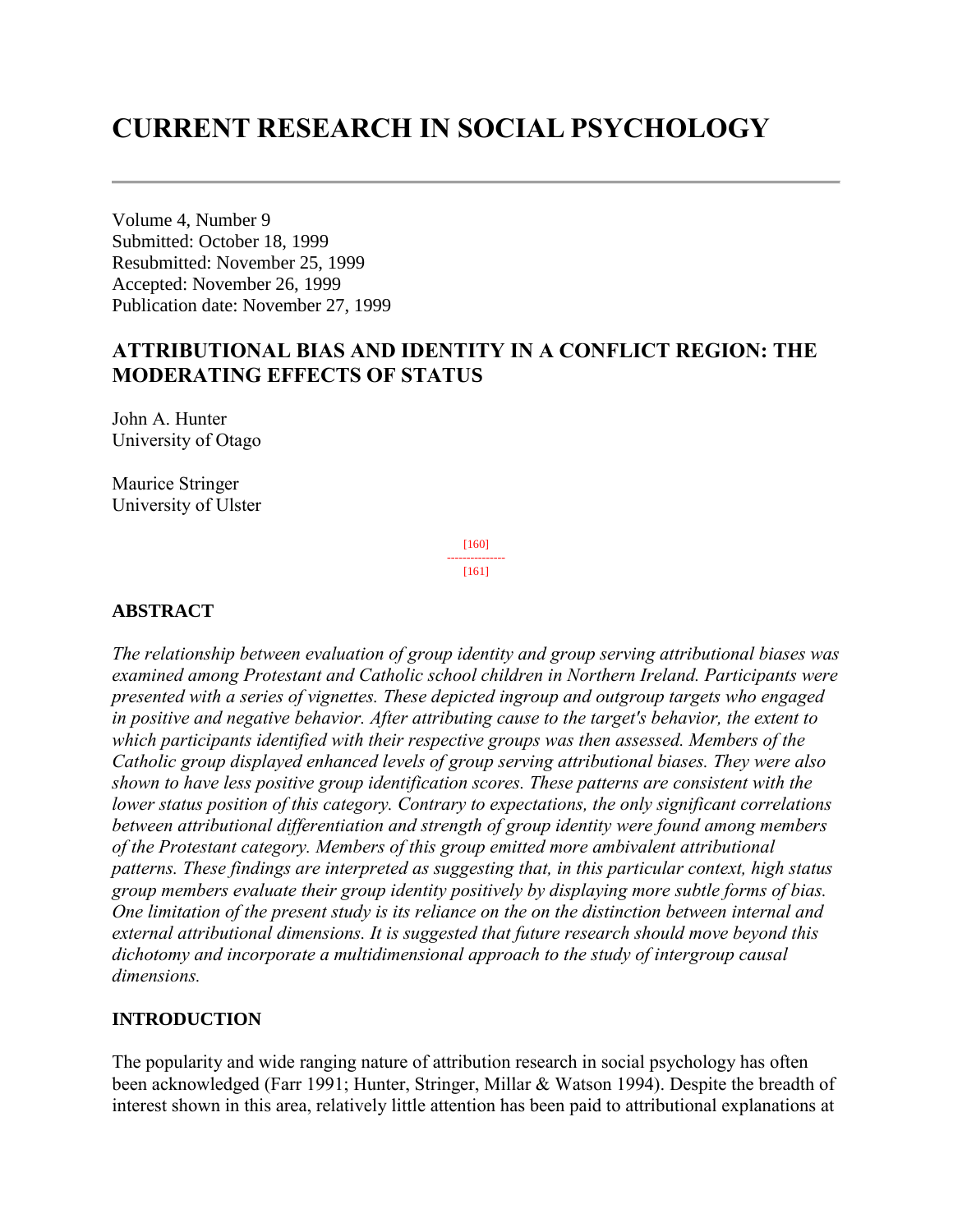the intergroup level (e.g., Kelley & Michela 1980; Harvey & Weary 1984). The limited literature that exists, however, indicates that respondents drawn from distinct social categories attribute cause to ingroup and outgroup members differently (e.g., Hunter, Stringer & Watson 1991; Islam & Hewstone 1993; Taylor & Jaggi 1974).

#### [161] --------------- [162]

Much of the research carried out on intergroup causal attribution has recently been reviewed by Hewstone (1990). Here it is shown that ingroup favoring/outgroup derogating attributions are not the universal phenomena which had previously been predicted (cf. Pettigrew 1979). Although, group serving attributional biases tend to occur on some dimensions and not others in a particular study, as Hewstone demonstrates, its effects are clearly evident in three spheres: positive and negative outcomes, successes and failures, and group differences. One of the most important theoretical contributions offered in Hewstone's review is the proposal that intergroup attribution and social identity are related. It is argued that group based attributions can be linked to social identity in two main ways. In the first instance, it is postulated that by attributing positive ingroup or negative outgroup behavior to internal, stable or controllable causes a positive social identity can be achieved or enhanced. In the second instance, it is postulated that by attributing negative ingroup or positive outgroup behavior to external, unstable or uncontrollable causes a positive social identity may be maintained or protected.

According to social identity theory groups provide their members with a social identity which they are motivated to evaluate positively. This is done by making comparisons between relevant ingroups and outgroups. Positively discrepant comparisons, or those which achieve positively valued distinctiveness, lead to the attainment of a positive social identity (Tajfel & Turner 1979). As Hinkle & Brown (1990 p.62) point out, this postulate can be translated into a testable hypothesis. That is, that there should be a positive correlation between positive intergroup differentiation and strength of identity.

From this perspective it is possible to develop a framework for the examination of the relationship between attributional bias and strength of identity. In terms of the three spheres of group serving attributional biases outlined by Hewstone (1990), however, only that pertaining to positive and negative outcomes will be used in the present study. Research carried out in this area has revealed two types of attributional activity. These have been defined by Hewstone as categorization and outcome effects. The more pervasive type of finding is known as the categorization effect. This type of attributional pattern refers to the tendency for group members to make; (a) more internal attributions for positive ingroup than positive outgroup behavior; and (b) less internal attributions for negative ingroup than negative outgroup behavior. The less pervasive type of finding is known as the outcome effect. This type of attributional activity refers to the tendency for group members to make; (a) more internal attributions for positive than negative ingroup behavior; and (b) less internal attributions for positive than negative outgroup behavior.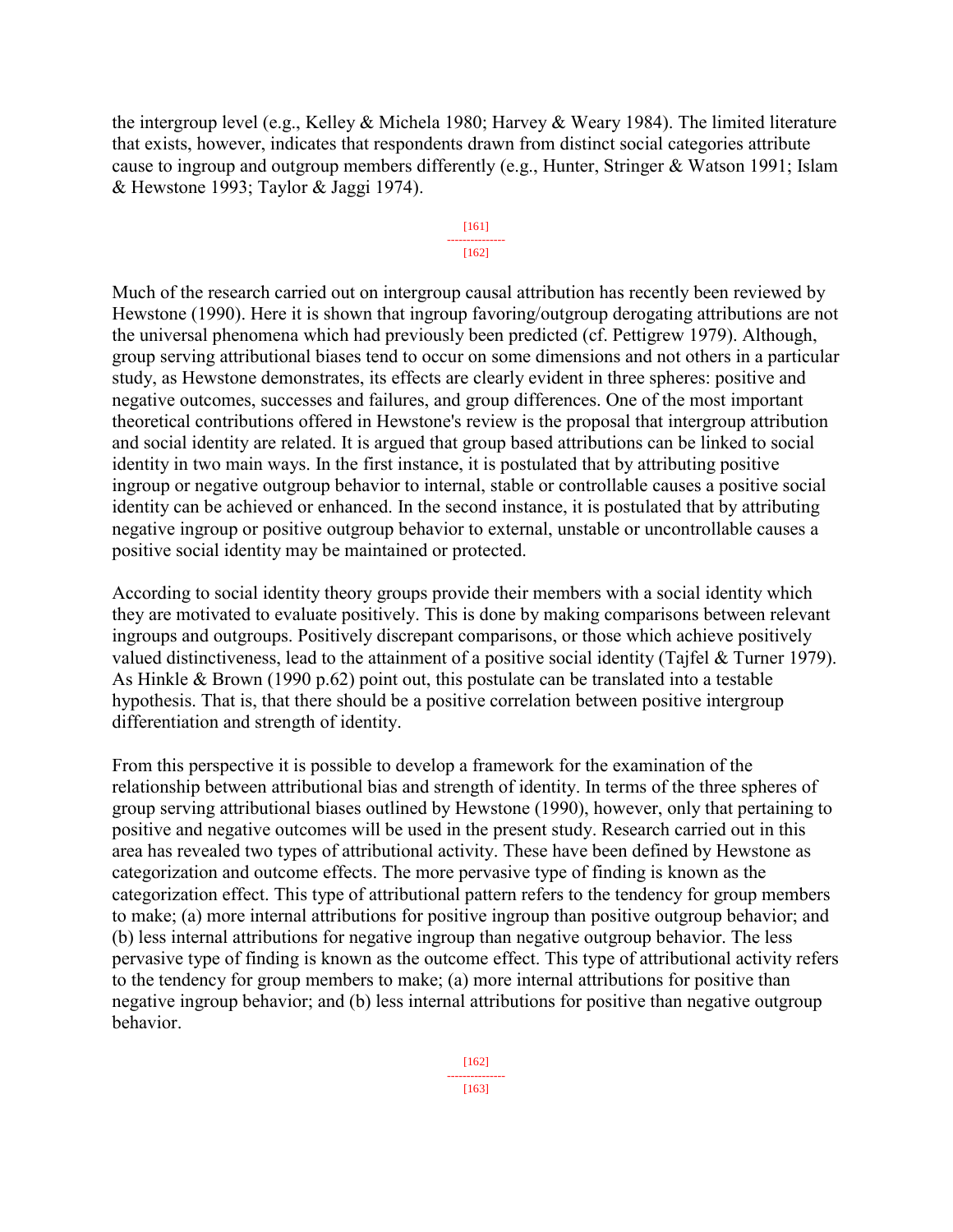Although it can be hypothesized that each of these four types of attributional activity may be related to strength of identity, it is important to note that, the results of other research carried out under the general rubric of intergroup relations have so far failed to find a consistent pattern of relationships. Indeed, studies implemented to assess the link between ingroup bias and strength of identity reveal positive correlations, negative correlations and correlations which are effectively zero (see Hinkle & Brown 1990 for a review). One attempt to bring some understanding to the confusion inherent in this general area has been proposed by Hinkle  $\&$ Brown (1990). These authors have recently begun to suggest that not all social categories will engage in positively discrepant intergroup comparisons in order to achieve a positive social identity (see also, Tajfel & Turner 1979). Drawing upon the orthogonal constructs of collectivism-individualism and comparative and non-comparative ideologies Hinkle and Brown, in a series of studies, have recently found support for this view. Recent research indicates that the strongest relationships between intergroup bias and evaluation of identity occur among groups which are both collective and comparative in nature (Brown, Hinkle, Ely, Fox-Cardamone, Maras, Taylor 1992; Hinkle, Brown & Ely in press).

Predictions derived from research and theory in both the present context and elsewhere indicate that such conditions are most likely to be met among category members in conflicted situations. In such circumstances it is generally accepted that group membership is both meaningful and will contain evaluative connotations (Crocker & Luhtanen 1990; Hunter, Platow, Howard & Stringer 1996; Turner 1999). On the basis of such reasoning we may therefore predict that strong positive associations between attributional biases and strength of identity will exist among Catholic and Protestant category members in the context of the Northern Ireland's continued enmity.

## **SAMPLE**

One hundred and fourteen Protestant and Catholic adolescent males aged between fourteen and fifteen took part in the study. The participants were chosen from religiously segregated secondary schools in Northern Ireland (Murray 1985). Fifty-five of the respondents were Protestant and fifty-nine were Catholic.

> [163] --------------- [164]

## **STIMULUS MATERIALS AND PROCEDURE**

Participants were presented with a series of episodes describing the behavior of an actor in the town where they lived. In each instance respondents were asked to imagine that the actor was behaving towards them. The descriptions were one paragraph long and comprised an event involving either the positive or negative behavior of an ingroup or outgroup member. There were sixteen paragraphs in all. This allowed the perceiver to attribute cause to four examples of each positive and negative ingroup and outgroup behavior. The episodes were presented in a random fashion.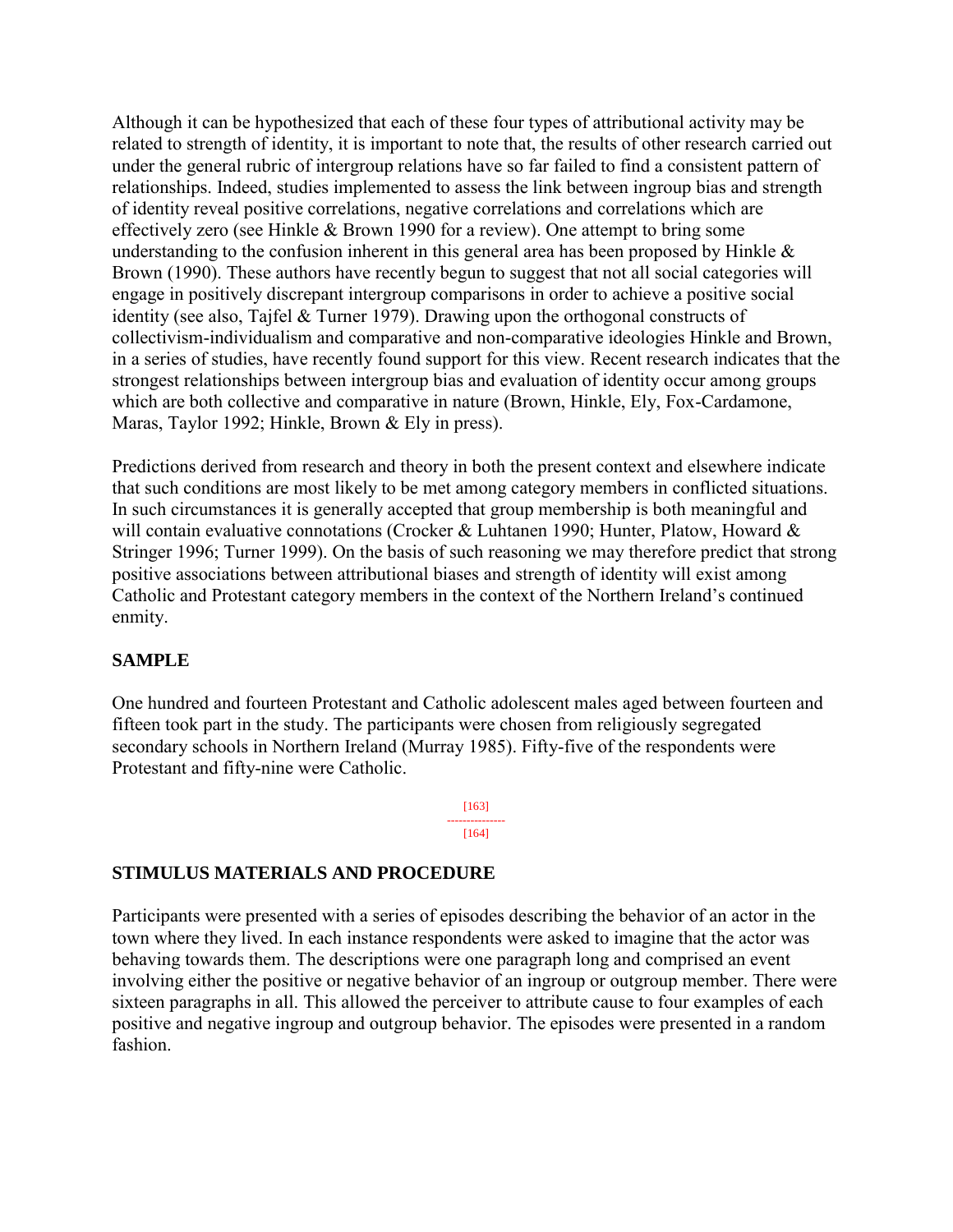The content of each episode reflect that described and reported elsewhere on the literature on intergroup causal attributions (i.e., Hunter, Stringer & Watson 1993; Islam & Hewstone 1993; Taylor & Jaggi 1974). In an attempt to circumvent the sensitive issue of religion (or more aptly the terms 'Protestant' and 'Catholic') in Northern Irish schools, stereotyped cues were utilized to denote denominational membership. The cues used here were those that referred to actors 'names' and 'schools.' Prior research has shown that these particular cues are reliable predictors of category membership (Millar & Stringer 1991).

Respondents were asked to imagine that, in the town where they lived, actors with a Protestant name (i.e., David Cavendish) and affiliated with a Protestant school (i.e., Ballymena Grammar school) or a Catholic name (i.e., Patrick O'Hagan) and affiliated with a Catholic school (i.e., Saint Joseph's Secondary school) behaved towards them in a positive or negative fashion. The situations involved the actor either; (a) giving the respondent a lift in his car on a rainy day or driving through a puddle and splashing him with muddy water; (b) helping or walking on after the respondent falls off a bicycle; (c) giving an extra helping of fish and chips or short changing the respondent; (d) returning or running off with a parent's lost wage packet. Following each paragraph respondents were presented with four possible explanations as to why the actor had behaved as he had. Two of these represented internal attributions (e.g. 'that's just the way he is') and two represented external attributions (e.g., 'every one who comes into that shop gets a large portion'). Participants were instructed to choose the one explanation which they thought was the most likely cause for the behavior in question.



To measure social identity, the group identification scale developed by Brown, Condor, Mathews, Wade & Williams (1986) was used. This scale, specifically devised to measure the three core facets of awareness, evaluation and affect, implicit in Tajfel's classic definition of social identity (Tajfel 1978, p.63) was comprised of ten items. Five items affirmed identity and five denied identity. The measure has been repeatedly found to have psychometrically acceptable levels of reliability and validity in both the Northern Irish context and elsewhere (Brown, et al. 1986; Hunter & Stringer 1992). In line with such findings, Cronbach's alpha in the present study revealed an alpha of .75 (n=114).

All questionnaires were completed in a supervised classroom in the participants' own school. The attribution items were answered first. The identification scale was answered second [although these measures are usually presented in the reverse order, Tajfel & Turner's (1979) predictions, on which this research is based also facilitates the present methodology]. No consultation or discussion among classmates was permitted during the study

## **RESULTS**

After other research in this area (e.g., Hewstone & Ward 1985; Hunter, Stringer & Coleman 1993) the proportion of internal attributions for each of the four main types of episode were summed to produce a single score. Untransformed proportional scores can be seen in Table 1. To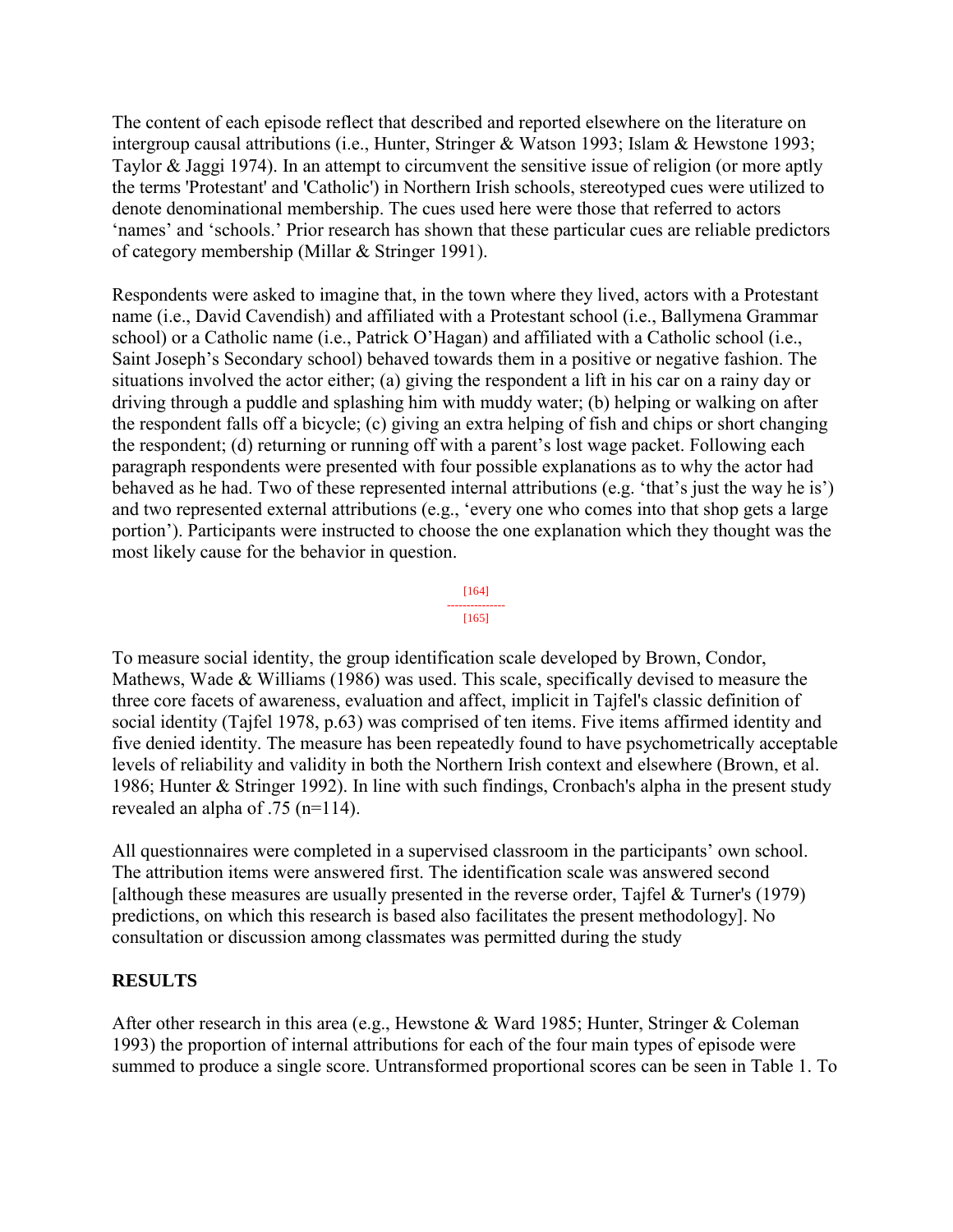overcome heterogeneity of variance, a problem arising from the use of proportions, the arcsine transformation was applied to each of the cell means (Hewstone & Ward 1985; Howell 1987).

A 2 x 2 x 2 mixed model analysis of variance (ANOVA), with one between subjects factors religion (Protestant x Catholic) and two within subjects factors - target group of evaluation (ingroup x outgroup) x outcome behaviors (positive x negative) was used to analyze the data. A main effect was found for outcome behaviors  $(F(110,1)=29.96, p<.001)$ . More internal attributions were made for positive  $(M=60)$  than negative  $(M=48)$  behaviors. This effect was however mediated by the three way interaction found between religion x target actor's group x outcome behaviors ( $F(110,1)=7.93$ ,  $p<.007$ ). To assess the implications of this interaction effect further, a priori comparisons using *t* tests were carried out. These tests compared mean attributions made for; (a) positive ingroup and outgroup behavior; (b) negative ingroup and outgroup behavior; (c) positive and negative ingroup behavior and; (d) positive and negative outgroup behavior. Analyses were carried out separately for the members of each category.

> [165] --------------- [166]

|                         | <b>Positive</b><br><b>Protestant</b> | <b>Positive</b><br><b>Catholic</b> | <b>Negative</b><br><b>Protestant</b> | <b>Negative</b><br><b>Catholic</b> |
|-------------------------|--------------------------------------|------------------------------------|--------------------------------------|------------------------------------|
| Protestant<br>Perceiver | 0.64                                 | 0.62                               | 0.50                                 | 0.50                               |
| Catholic <br>Perceiver  | 0.52                                 | 0.60                               | 0.48                                 | 0.42                               |

#### **Table 1. Mean Score of Attributions Made for Actor's Behavior**

For members of the Protestant category, the only significant findings were discerned on the attributional dimensions which differentiated between positive and negative ingroup and outgroup behavior. For both ingroup behavior  $(t(54)=4.42, p<.001)$  and outgroup behavior  $(t(54)=3.44, p<0.01)$  more internal attributions were made for positive than negative actors behavior. Catholic group members were shown to differ significantly in the way they attributed positive ingroup and outgroup behavior  $(t(58)=2.64, p<0.01)$ . More internal attributions were made for positive ingroup behavior. Significant differences were also found in the way Catholics attributed negative ingroup and outgroup behavior  $(t(55)=2.60, p<0.1)$ . More internal attributions were made for negative outgroup behavior. A further effect showed significant differences in the way cause was attributed to positive and negative ingroup behavior  $(t(58)=4.08, p<.001)$ . More internal attributions were made for positive than negative behaviors. To ensure that the familywise error rate did not increase to an unacceptable level a check using Dunn's test (Bonferroni t) was also carried out. Using this highly conservative procedure (Howell 1987), tests carried out across all analyses revealed that each t significant at the p<.001 level was also significant at the p<.01 level (Dunn's critical alpha value, 3.18, p<.01). All t's significant at the p<.01 level were significant at the p<.05 level (Dunn's critical alpha value, 2.59, p<.05).

A further analysis of variance (ANOVA) was carried out to examine the effects of social category membership (Protestant x Catholic) on respondents identity scores. A main effect was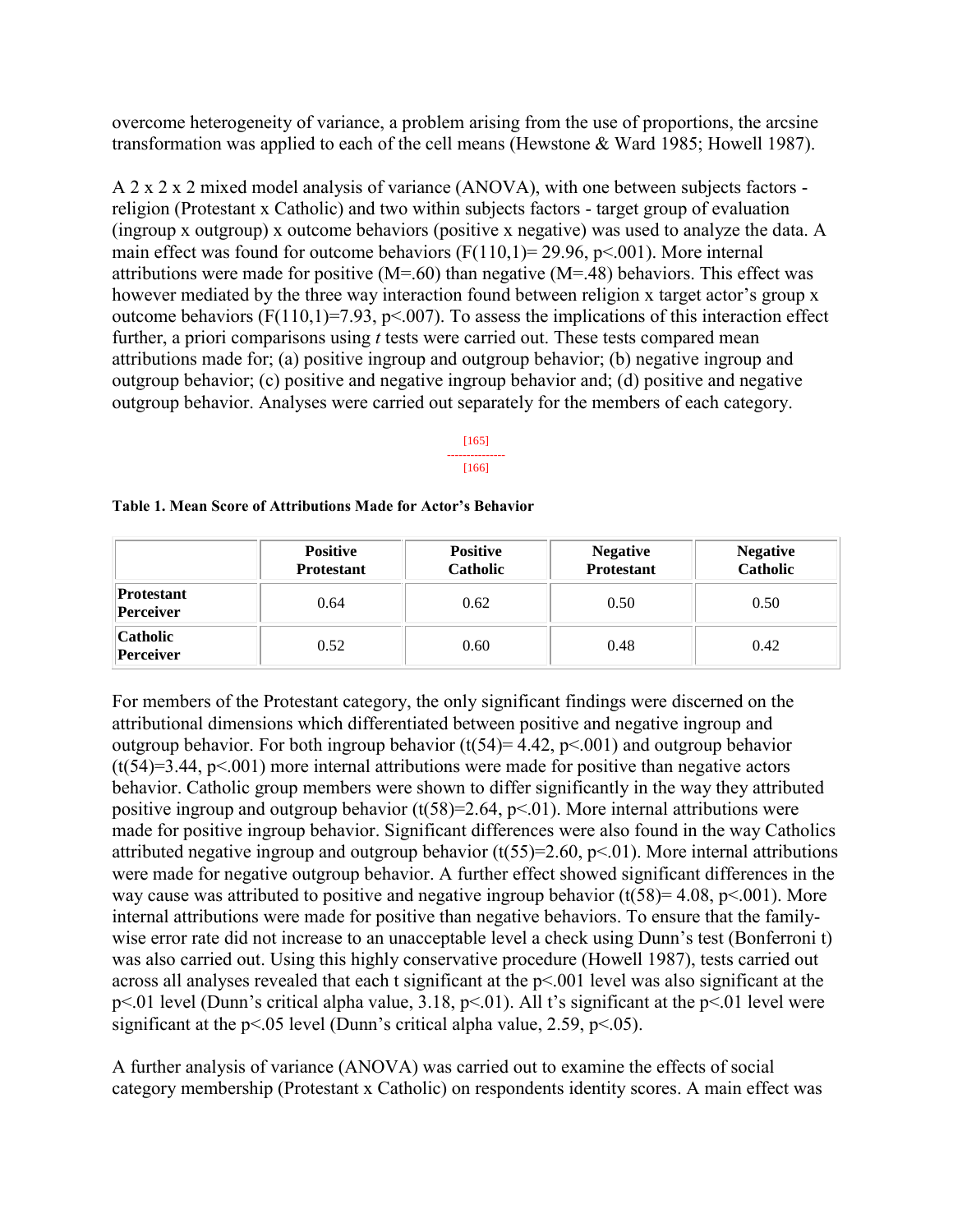found (F(1, 106)=19.07,  $p < .001$ ). This revealed that respondents from the Protestant category (M=38.16) had significantly higher group identification scores than their Catholic (M=33.20) counterparts.

#### [166] --------------- [167]

# **ATTRIBUTIONAL DIFFERENTIATION**

For each respondent four indices of attributional differentiation were compiled. Following the methodology outlined by Brown, et al. (1986), the first measure was achieved by subtracting the proportion of internal attributions made for positive outgroup behavior from those made for positive ingroup behavior. The second was obtained by subtracting the proportion of internal attributions made for negative ingroup behavior from those made for negative outgroup behavior. A third was obtained by subtracting the proportion of internal attributions made for negative ingroup behavior from those made for positive ingroup behavior. The fourth was obtained by subtracting the proportion of internal attributions made for negative outgroup behavior from those made for positive outgroup behavior. Each of the four indices of indices were correlated with the identity scale.

|                               | <b>Positive</b><br><b>Ingroup and</b><br>Outgroup<br><b>Behavior</b> | <b>Negative</b><br><b>Ingroup and</b><br>Outgroup<br><b>Behavior</b> | <b>Positive/Negative</b><br><b>Ingroup</b><br><b>Behavior</b> | <b>Positive/Negative</b><br>Outgroup<br><b>Behavior</b> |
|-------------------------------|----------------------------------------------------------------------|----------------------------------------------------------------------|---------------------------------------------------------------|---------------------------------------------------------|
| <b>Protestant</b><br>$(N=55)$ | 0.03                                                                 | 0.18                                                                 | $0.27*$                                                       | $0.37**$                                                |
| <b>Catholic</b><br>$(N=59)$   | 0.06                                                                 | $-0.02$                                                              | 0.06                                                          | 0.05                                                    |

#### **Table 2. Correlations between Identity and Intergroup Attributional Differentiation**

\* P<. 05 \*\* p <. 01

As can be seen from Table 2, the only correlations between attributional differentiation and evaluation of group identity to reach significance were manifested by members of the Protestant category. Only moderately positive (r's of .27 and .37) these correlations were displayed on those dimensions which differentiated between positive and negative, ingroup and outgroup behavior. These two dimensions were the only ones on which members of this category showed significant levels of attributional differentiation.

$$
\begin{array}{c}\n[167] \\
\hline\n[168]\n\end{array}
$$

# **DISCUSSION**

Strong consistent correlations between group serving attributional biases and strength of group identity failed to emerge. Members of the Catholic category were shown to have less positive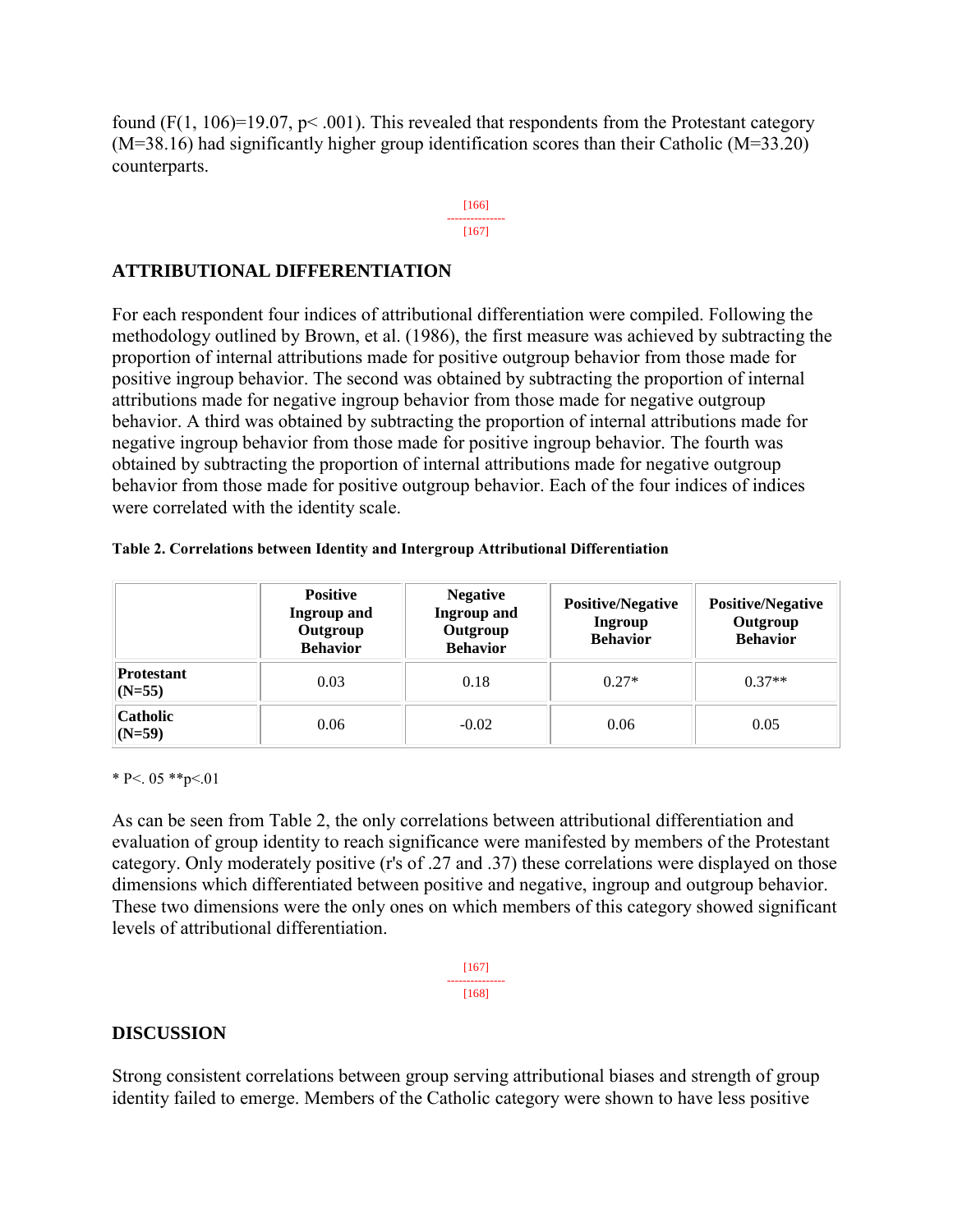identity scores. Respondents belonging to this category were also found to manifest more pronounced levels of group serving attributional biases. Contrary to expectations, the only significant correlations between attributional differentiation and evaluation of group identity were discerned among members of the Protestant category. While only moderately positive (r's of .27 and .37), these associations were found on those dimensions which differentiated between positive and negative ingroup and outgroup behavior. These two dimensions were the only ones on which the members of this category showed significant levels of attributional differentiation.

Overall, both categorization and outcome group serving attributional effects were found. With regard to the former only members of the Catholic group displayed these patterns of bias. Members of this category made more internal attributions for positive ingroup than positive outgroup behavior and less internal attributions for negative ingroup than negative outgroup behavior. Significant outcome effects were evident in that both Protestants and Catholics made more internal attributions for positive than negative ingroup behaviors. When cause was attributed to outgroup behavior only one significant effect emerged. Here members of the Protestant group made more internal attributions for positive than negative outgroup behaviors. This particular effect is normally taken to indicate a trend towards outgroup favoritism (see Hewstone 1990).

The tendency for members of the Catholic group to manifest more pronounced levels of attributional bias runs counter to Hinkle and Brown's (1990) predictions. Such patterns are however consistent with what might be expected among a low status social group which is beginning to challenge a society's accepted pattern of differentiation (Abrams & Hogg 1988; Taylor & McKirnan 1984). Thus, in Northern Ireland, where Catholics are more likely than Protestant to be unemployed, dependent on social welfare and if working to have lower incomes (Bell 1976; Osborne & Cormack 1989) it is (a) largely accepted that Catholics are of lower status than are Protestants and (b) that they perceive this situation to be both illegitimate and unstable [see Whyte (1990) for an excellent discussion].

> [168] --------------- [169]

An alternative (yet not unrelated) explanation for our findings may, be offered in terms of the relative size of the Catholic group. Within the demographic confines of Northern Ireland, members of the Catholic category constitute a numerical minority. In so far as several studies have revealed that the members of numerical minority groups' often engage in relatively high levels of intergroup discrimination (Brown & Smith 1989; Sachdev & Bourhis 1984), it could thus, be argued that the enhanced levels of group serving attributional biases shown by the Catholics in the current study are more a function of group size than status. Such an argument is, however, difficult to sustain. Essentially, this is because, although Catholics form a numerical minority when considered within the confines of Northern Ireland, they form a large numerical majority when one considers Ireland as a whole. Moreover, given that prior research has revealed that Catholics (who reside within the boundaries of Northern Ireland) identify with and perceive themselves to be living in Ireland, while Protestants (who live in the same geographical region) identify and perceive themselves to living in Northern Ireland, it is entirely possible that the members of both categories consider themselves to be in the numerical majority (Cairns 1987).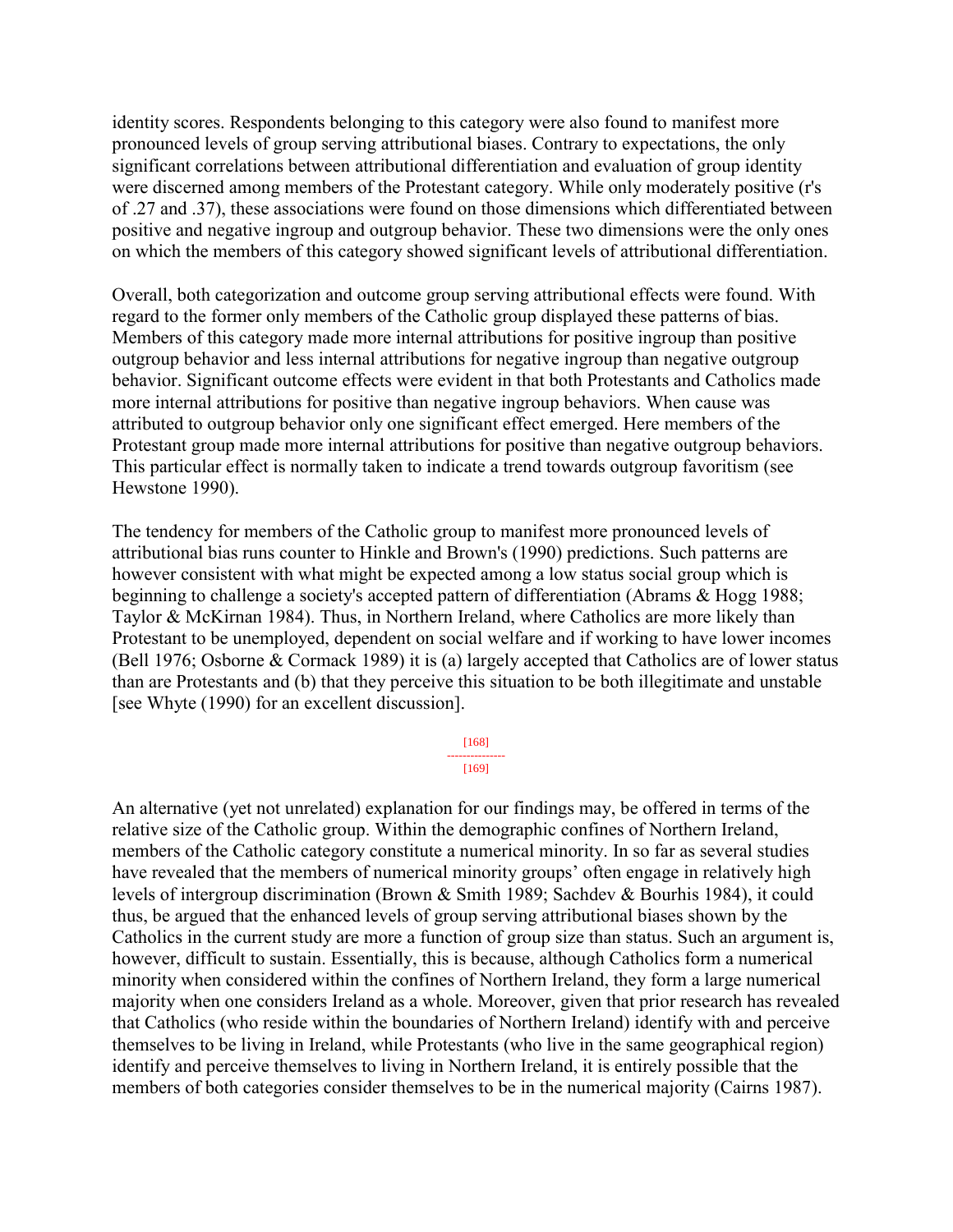Future (laboratory based) research can of course, by controlling for status and relative group size, help clarify such issues.

Nevertheless, the lack of any meaningful relationship between attributional bias and evaluation of group identity indicates that, in this real world context, the strategy of enhanced discrimination exhibited by the members of the lower status Catholic category is an ineffective way of achieving a positive group identity. The significant correlations found, between attributional differentiation and evaluation of group identity, among members of the Protestant category reveal a very different picture. The more selective patterns of differentiation displayed by the members of this group appear to be a much more effective way of achieving a positive evaluation of group identity. In this respect, what is surprising is that on one of the two dimensions on which Protestants emitted attributional differentiation more internal causation was ascribed to positive than negative outgroup behavior. This type of responding, which is generally taken to indicate a degree of outgroup favoritism, has been replicated among the members of other types of higher status groups (e.g., Sachdev & Bourhis 1991). These patterns are generally thought to emerge when category members believe their groups status positions to be secure (Brown 1988) and as such they might also be expected to change when category members feel threatened (see for example Hunter et al. 1991, 1994).

> [169] --------------- [170]

The results of the present study indicate that this strategy also facilitates high status category members in their attempts to achieve a positive group identity. One possible way in which this process may be understood is by drawing upon a growing body of evidence which indicates that high status group members, rather than display blatant biases, will sometimes resort to more subtle forms of ingroup favoritism (e.g., Crocker & Luhtanen 1990; Mullen, Brown & Smith 1992). This bias as illustrated by Mummendey and her colleagues can sometimes give the appearance of outgroup favoritism (e.g., Mummendey & Schreiber 1984; Mummendey & Simon 1989). In this sense therefore, the Protestant tactic of making more internal attributions for positive than negative outgroup behavior can be interpreted as a means by which a few 'special' Catholics who behave positively are differentiated from the majority who are judged to have behaved negatively. Such a strategy would, as Pettigrew (1979) points out, serve to exclude these 'special case' individuals from being proper representatives of the group. Consequently, the few 'good' Catholics can then be contrasted with the other members of the group in a way that highlights the group's shortcomings (e.g., 'he's really different, not like other Catholics') and thus works to enhance Protestant identity.

While admittedly post hoc, such an interpretation does allow for the possibility that there is a discernible link between group serving attributional biases and evaluation of group identity. We would acknowledge, however, that a weakness of the current investigation has been our focus on the internal/external attributional dichotomy. Indeed, we would accept the criticism that, in using these dimensions exclusively, divergent data patterns may (in principal) have been predicted. Research, currently in progress (e.g., Hunter, Reid & Stokell 1999) will attempt to overcome these difficulties by utilizing a multidimensional approach to investigate the attributional dimensions of locus, stability, controllability and globality (see Hewstone 1989 for a review). This work by further adopting the stratagem advanced by Russell and his colleagues (McAuley,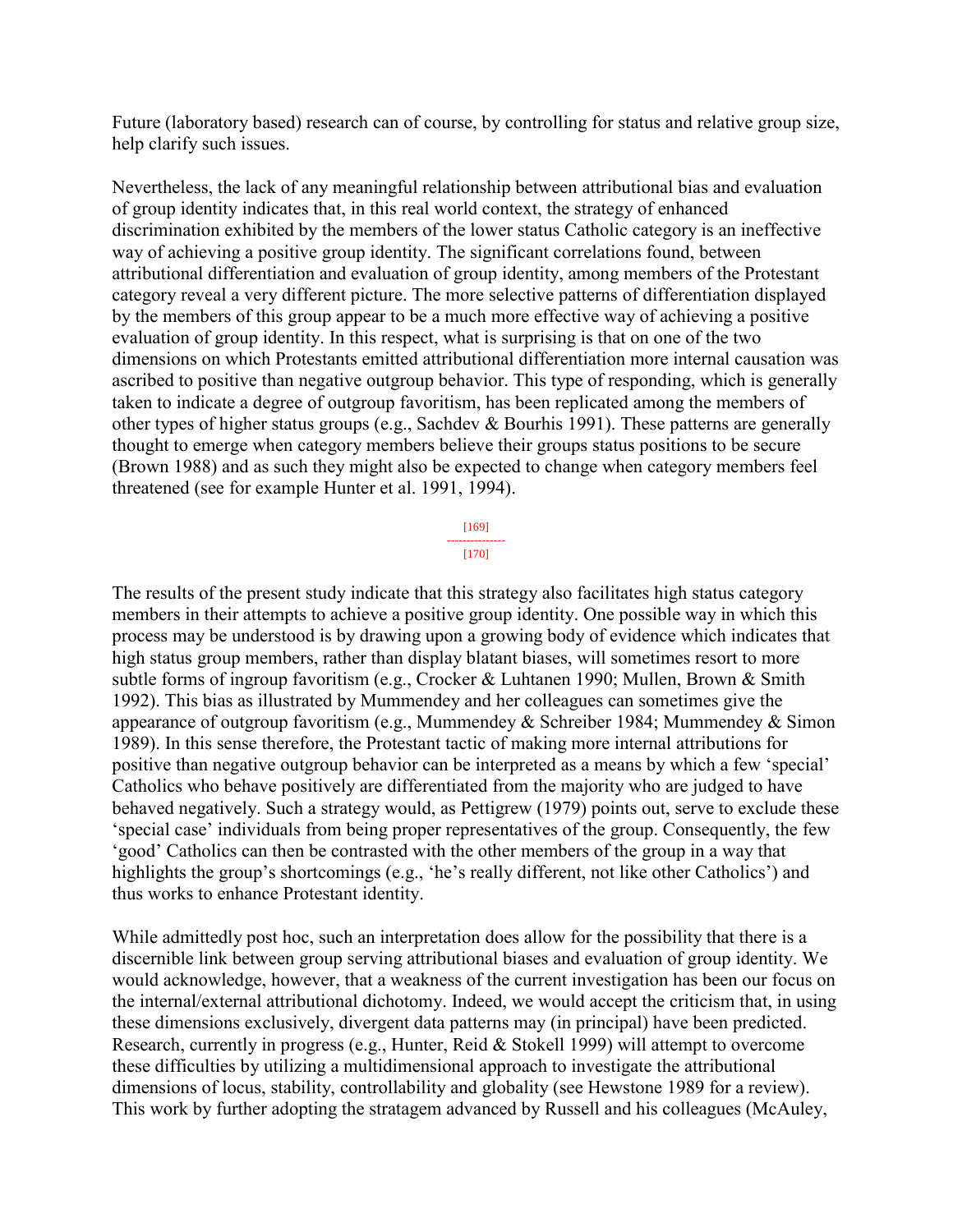Duncan & Russell 1992; Russell 1982), whereby respondents initially write down and then rate their own preferred causal statements, functions to overcome a further shortcoming apparent in previous research carried out in this area (see Hewstone 1990, for a review). Namely, the assumption that researchers can, of their own accord, accurately translate the subjective meaning intended in a person's causal statements into scientifically objective causal dimensions.

> [170] --------------- [171]

# **REFERENCES**

Abrams, D. Hogg, M. A. (1988). "Comments on the motivational status of self-esteem in social identity and intergroup discrimination." *European Journal of Social Psychology*, 18:317-334.

Bardon, J. (1992). *A History of Ulster.* Belfast, Blackstaff Press.

Bell, G. (1976). *The Protestants of Ulster.* London, Pluto Press.

Brown, R. (1988). *Group Processes: Dynamics Within and Between Groups*. Oxford, Blackwell.

Brown, R. J., Condor, S., Mathews, A., Wade, G., & Williams, J. A. (1986). "Explaining intergroup differentiation in an industrial organisation." *Journal of Occupational Psychology*, 59:273-286.

Brown, R., Hinkle, S., Ely, P. G., Fox-Cardamone, L., Maras, P., Taylor, L. A. (1992). "Recognising group diversity: Individualist-collectivist and autonomous-relational social orientations and their implications for intergroup processes." *British Journal of Social Psychology*, 31:327-342.

Cairns, E. (1987). *Caught in Crossfire: Children and the Northern Ireland Conflict.* Belfast, Appletree Press.

Crocker, J., Luhtanen, R. (1990). "Collective self-esteem and ingroup bias." *Journal of Personality and Social Psychology*, 1:60-67.

Farr, R. M. (1991). "Essay review: The continuing saga of attribution theory." *British Journal of Social Psychology*, 30:89-93.

Harvey, J. H., Weary, G. (1984). "Current issues in attribution research and theory." *Annual Review of Psychology*, 35:427-459.

> [171] --------------- [172]

Hewstone, M. (1989). *Causal Attribution: From Cognitive Processes to Collective Beliefs.*  Oxford, Blackwell.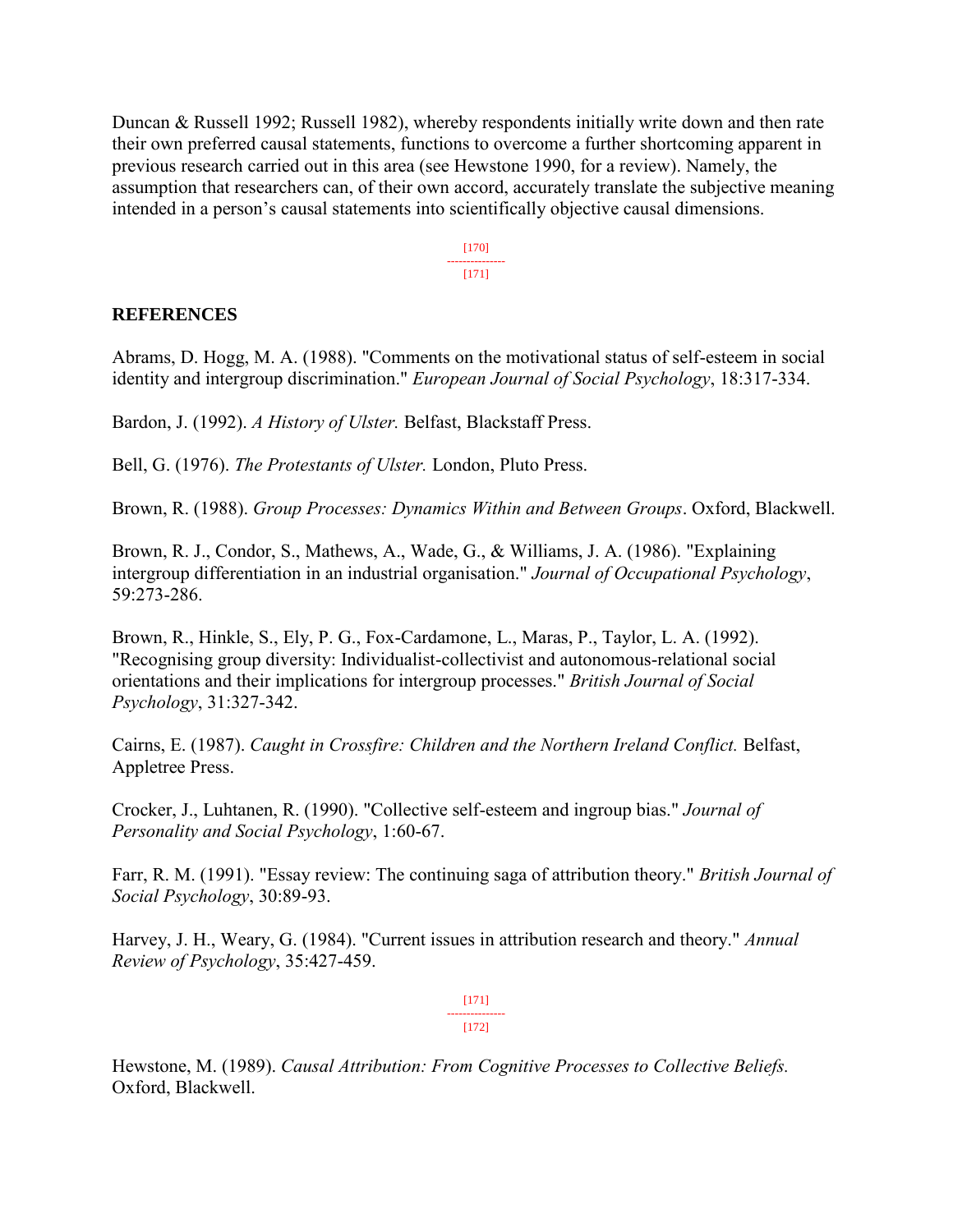Hewstone, M. (1990). "The 'ultimate attribution error'? A review of the literature on intergroup causal attribution." *European Journal of Social Psychology*, 20:311-335.

Hewstone, M., Ward, C. (1985). "Ethnocentrism and causal attribution in South East Asia." *Journal of Personality and Social Psychology*, 48:614-623.

Hinkle, S., Brown, R. (1990). "Intergroup comparisons and social identity: Some links and lacunae." In D. Abrams & M. A. Hogg (Eds), *Social identity theory: Constructive and critical advances.* New York, Harvester/Wheatsheaf.

Hinkle, S., Brown, R., Ely, P. G. (in press). *Social identity theory processes: Some limitations and limiting conditions.* Revisita de Psicologia Social.

Howell, D. C. (1987). *Statistical methods for Psychology.* Boston, Duxbury.

Hunter, J. A., Platow, M. J., Howard, M. L. & Stringer, M. (1996). "Social identity and intergroup evaluative bias: Realistic categories and domain specific self-esteem in a conflict setting." *European Journal of Social Psychology*, 26:631-647.

Hunter, J. A., Reid, J. M. & Stokell, N. M. (1999). "Social attribution, self-esteem and social identity." (manuscript under submission).

Hunter, J. A., Stringer, M. (1992). "The reliability of the group identification scale in Northern Ireland." *Perceptual and Motor Skills*, 74:114.

Hunter, J. A., Stringer, M., Coleman, J. T. (1993). "Social Explanations and Self-Esteem in Northern Ireland." *Journal of Social Psychology*, 133:643-671.

#### [172] ---------------

[173]

Hunter, J. A., Stringer, M., Watson, R. P. (1991). "Intergroup violence and intergroup attributions." *British Journal of Social Psychology*, 30:261-266.

Hunter, J. A., Stringer, M., Millar, D., Watson, R. P. (1994). "Perceptions of violent events." In A. Guelke (Ed), *New Perspectives on the Northern Ireland Conflict.* Aldershot, Avebury/Gower.

Islam, M., Hewstone, M. (1993). "Intergroup attributions and affective consequences in majority and minority groups." *Journal of Personality and Social Psychology*, 64:936-950.,

Kelley, H. H., Michela, J. L. (1980). "Attribution theory and research." *Annual Review of Psychology*, 31:457-503.

Messick, D. M., Mackie, D. (1989). "Intergroup relations." *Annual Review of Social Psychology*, 40:45-81.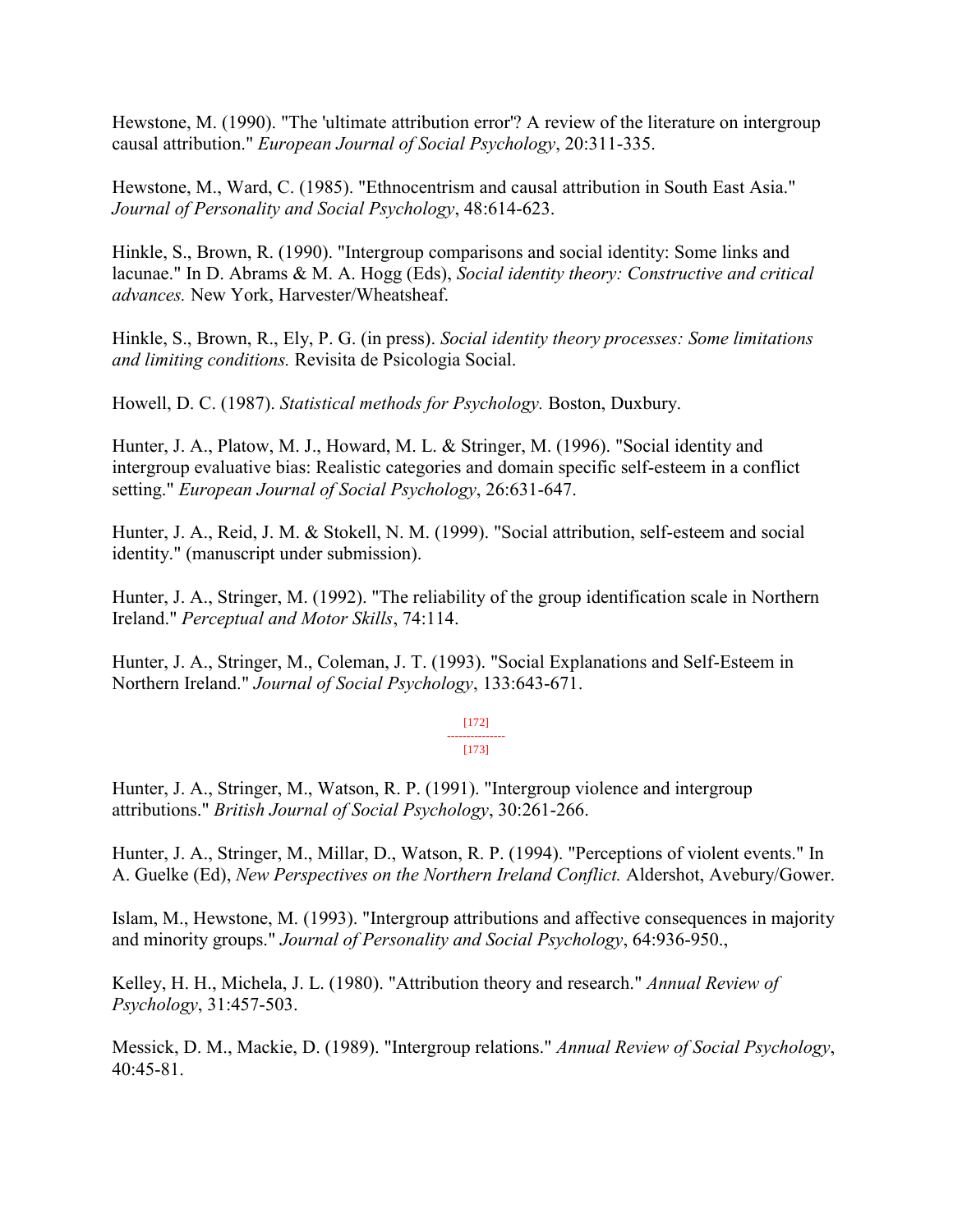Millar, D., Stringer, M. (1991). "Group affiliation and confidence in denominational categorization in Northern Ireland." *Journal of Community and Applied Social Psychology*, 1:223-226.

McAuley, E., Duncan, T. E., Russell, D. W. (1992). "Measuring causal attributions: The revised causal dimension scale (CDSII)." *Personality and Social Psychological Bulletin*, 18:566-573.

Mullen, B., Brown, R., Smith, C. (1992). "Ingroup bias as a function of salience, relevance and status: An integration." *European Journal of Social Psychology*, 22:103-122.

Mummendey, A., Schreiber, H. J. (1984). "'Different' just means 'better': Some obvious and hidden pathways to ingroup favoritism." *British Journal of Social Psychology*, 23:363-367.

Mummendey, A., Simon, B. (1989). "Better or just different III: The impact of comparison dimension and relative group size upon intergroup discrimination." *British Journal of Social Psychology*, 28:1-16.

> [173] --------------- [174]

Osborne, R. D., Cormack, R. J. (1986). "Religion and unemployment in Northern Ireland." *Economic and Social Review*, 17:215-225.

Pettigrew, T. F. (1979). "The ultimate attribution error: Extending Allport's cognitive analysis of prejudice." *Personality and Social Psychology Bulletin*, 5:461-476.

Russell, D. W. (1982). "The causal dimension scale: A measure of how individuals perceive causes." *Journal of Personality and Social Psychology*, 42:1,137-1,145.

Sachdev, I., Bourhis, R. Y. (1991). "Power and status differentials in majority and minority group relations." *European Journal of Social Psychology*, 21:1-24.

Tajfel, H. (1978). *Differentiation between social groups*. Cambridge, Cambridge University Press.

Tajfel, H., Turner, J. C. (1979). "An integrative theory of intergroup conflict." In S. Worchel, W. G. Austin (Eds), *The social psychology of intergroup relations*. Monterey, Brooks/Cole.

Taylor, D. M., Jaggi, V. (1974). "Ethnocentrism and causal attribution in a South India context." *Journal of cross-cultural psychology*, 5:162-171.

Taylor, D. M., McKirnan, D. J. (1984). "A five-stage model of intergroup relations." *British Journal of Social Psychology*, 23:291-300.

Thompson, J. B. (1984). *Studies in the Theory of Ideology.* Cambridge, Polity.